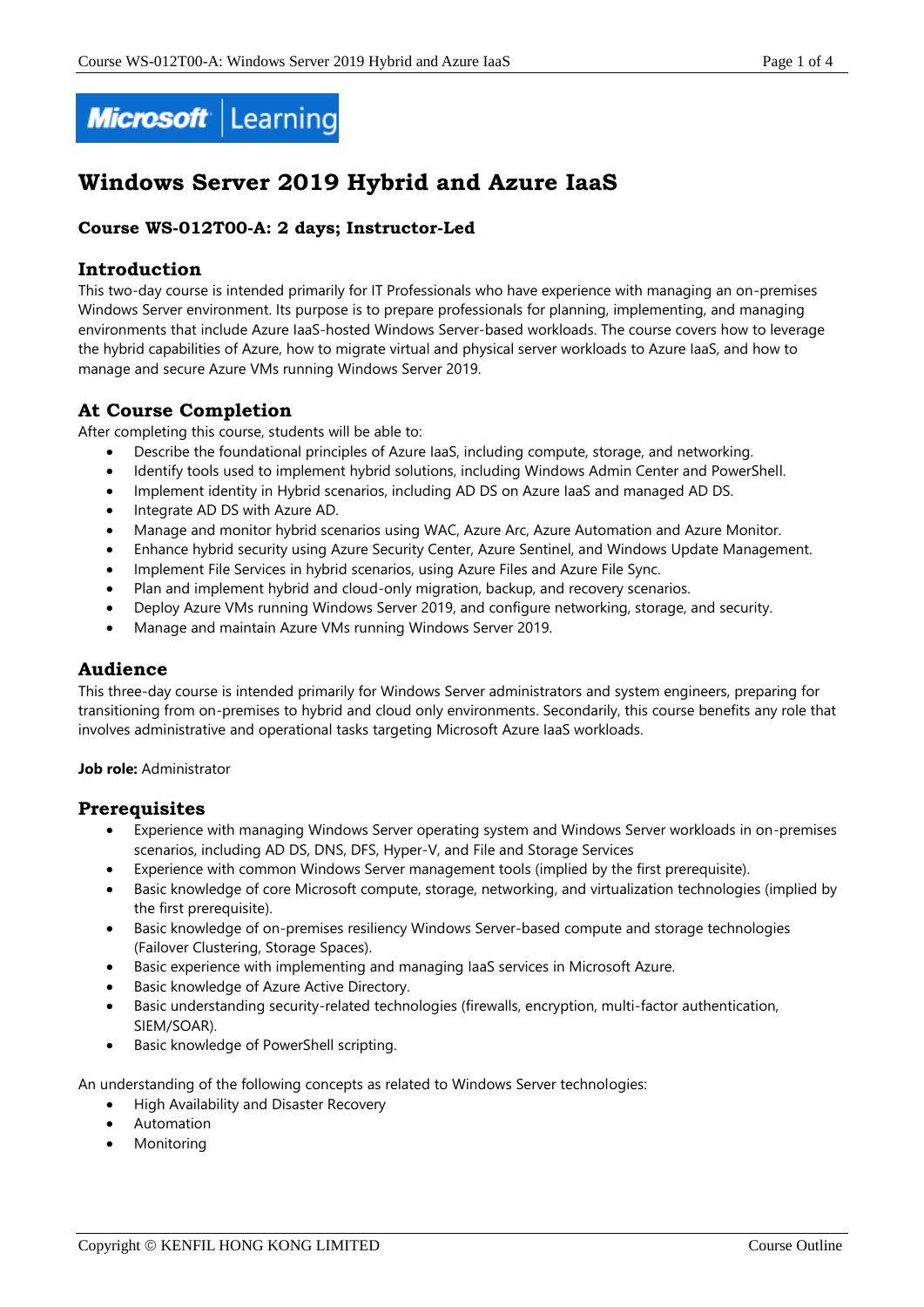# **Course Outline**

#### **Module 1: Introducing Azure Hybrid IaaS with Windows Server 2019**

This module describes the principles of Azure IaaS (compute, storage, and networking), and the methods of integrating on-premises environments with Azure and Azure AD (network, file services, management, monitoring, backup and disaster recovery, and identity). The module also introduces hybrid administrative tools (Windows Admin Center, Azure portal, PowerShell, and Azure CLI). As an introductory module, the majority of these topics will be covered in more depth later in the course. Additionally, the module does not cover Windows Server 2019 technologies beyond the topics that are relevant from a hybrid integration standpoint.

#### **Lessons**

- Overview of Azure IaaS
- Overview of the Azure Hybrid Model
- Using hybrid admin tools

After completing this module, students will be able to:

- Describe the foundational principles of Azure IaaS, including compute, storage, and networking.
- Identify tools used to implement hybrid solutions, including Windows Admin Center and PowerShell.

## **Module 2: Implementing Identity in Hybrid Scenarios**

This module presents the three primary methods of integrating identity management and authentication in hybrid scenarios; AD DS on Azure VMs, AD DS integrated with Azure Active Directory, and Azure AD DS). **Lessons**

- Implementing AD DS on Azure laaS
- Integrating AD DS with Azure AD
- Implementing managed AD DS environments

## **Lab : Implementing integration between AD DS and Azure AD**

- Preparing Azure AD for integration with AD DS
- Preparing on-premises AD DS for integration with Azure AD
- Downloading, installing, and configuring Azure AD Connect
- Verifying integration between AD DS and Azure AD
- Implementing Azure AD integration features in AD DS

After completing this module, students will be able to:

- Implement AD DS on Azure IaaS.
- Integrate AD DS with Azure AD.
- Implement Managed AD DS.

#### **Module 3: Facilitating hybrid management and operational monitoring in hybrid scenarios**

This module highlights tools that facilitate hybrid management and operational monitoring, (separate from securityrelated monitoring, which is covered in module 4), including Windows Admin Center, Azure Arc, Azure Automation, and Azure Monitor.

#### **Lessons**

- Windows Admin Center
- Azure Arc
- Azure Monitor
- Azure Automation

#### **Lab : Using Windows Admin Center in hybrid scenarios**

- Provisioning Azure VMs running Windows Server 2019
- Testing hybrid connectivity via Azure Network Adapter
- Deploying Windows Admin Center gateway in Azure
- Verifying functionality of Windows Admin Center gateway in Azure

After completing this module, students will be able to:

- Describe, deploy and configure Windows Admin Center.
- Describe and implement Azure Arc.
- Describe and manage Azure Monitor.
- Implement Service Map.
- Integrate Azure Monitor with Operations Manager.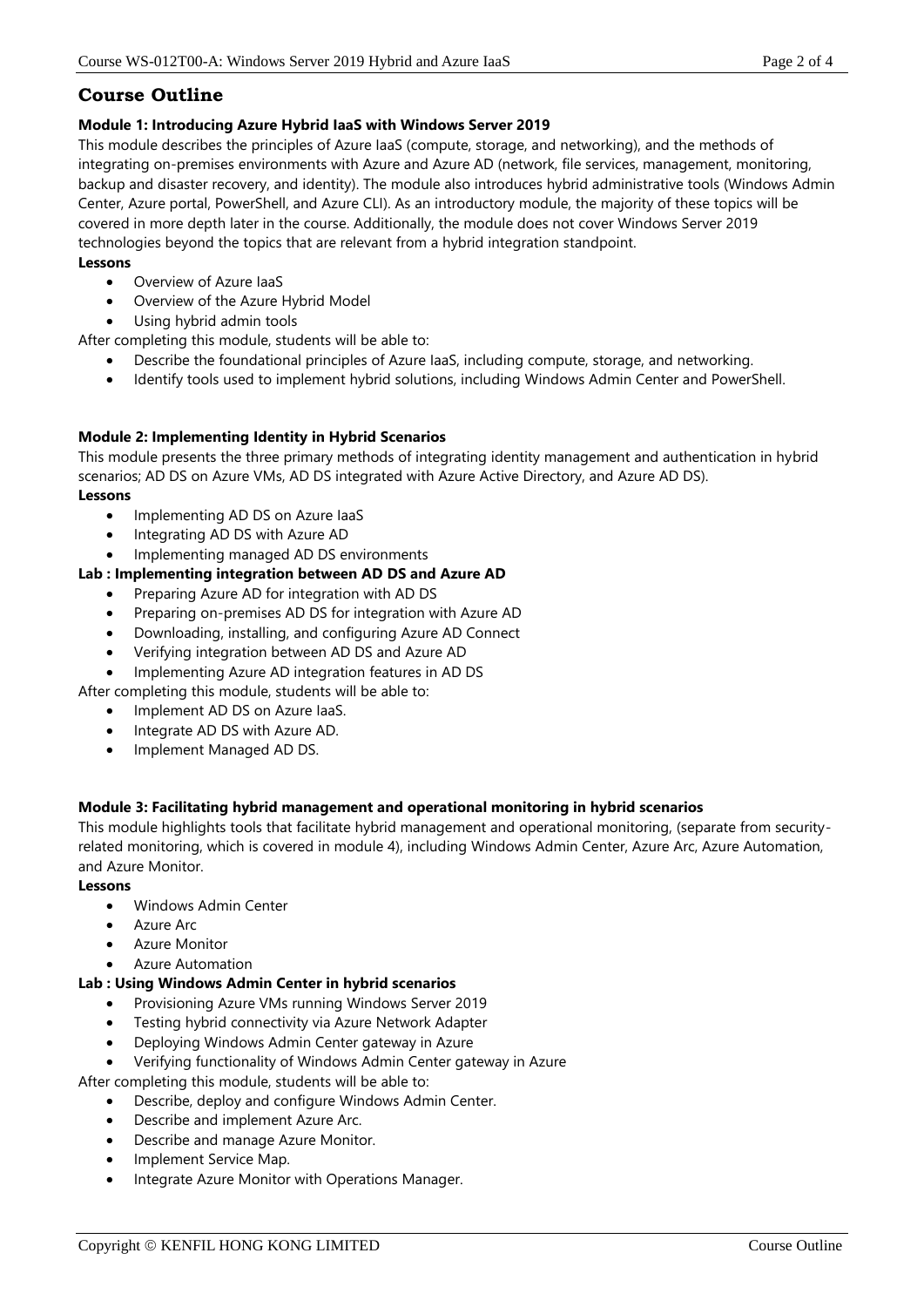## **Module 4: Implementing security solutions in hybrid scenarios**

This module describes the primary techniques and services that enhance hybrid security, including Azure Security Center, Azure Sentinel, and Azure Monitor/Azure Automation-based solutions for Windows Update Management. **Lessons**

- Azure Security Center
- Azure Sentinel
- Managing Windows Updates

## **Lab : Using Azure Security Center in hybrid scenarios**

- Provisioning Azure VMs running Windows Server 2019
	- Configuring Azure Security Center
	- Onboarding on-premises Windows Server 2019 into Azure Security Center
	- Verifying the hybrid capabilities of Azure Security Center

After completing this module, students will be able to:

- Describe Azure Security Center and enable it in hybrid environments.
- Describe Azure Sentinel and implement SIEM functionality.
- Implement SOAR solutions in Azure Sentinel.
- Implement the Update Management solution in Azure Automation.

## **Module 5: Implementing File Services in hybrid scenarios**

This module describes how to leverage Azure File Services to replace or enhance on-premises Windows file servers. The module covers implementing Azure Files and Azure File Sync.

#### **Lessons**

- Implementing Azure Files
- Implementing Azure File Sync

## **Lab : Implementing Azure File Sync**

- Implementing DFS Replication in your on-premises environment
- Creating and configuring a sync group
- Replacing DFS Replication with File Sync–based replication
- Verifying replication and enabling cloud tiering
- Troubleshooting replication issues
- After completing this module, students will be able to:
	- Troubleshooting replication issues
	- Describe and implement Azure File Sync.
	- Manage cloud tiering.
	- Migrate from DFSR to Azure File Sync.

#### **Module 6: Deploying and configuring Azure VMs**

his module describes how to deploy and configure Azure VMs running Windows Server 2019. The module covers how to configure Azure VM networking, storage, and security.

#### **Lessons**

- Deploying Azure VMs
- Configuring Azure VM networking
- Configuring Azure VM storage
- Configuring Azure VM security

#### **Lab : Deploying and configuring Windows Server 2019 on Azure VMs**

- Authoring ARM templates for Azure VM deployment
- Modifying ARM templates to include VM extension-based configuration
- Deploying Azure VMs running Windows Server 2019 by using ARM templates
- Configuring administrative access to Azure VMs running Windows Server 2019
- Configuring Windows Server 2019 security in Azure VMs

After completing this module, students will be able to:

- Implement Azure VM platform-level resiliency.
- Implement Windows Server 2019 operating system-level resiliency in Azure VMs.
- Implement Azure VM extensions for Windows Server 2019.
- Configure and optimize Azure VM networking.
- Configure Azure VM disks.